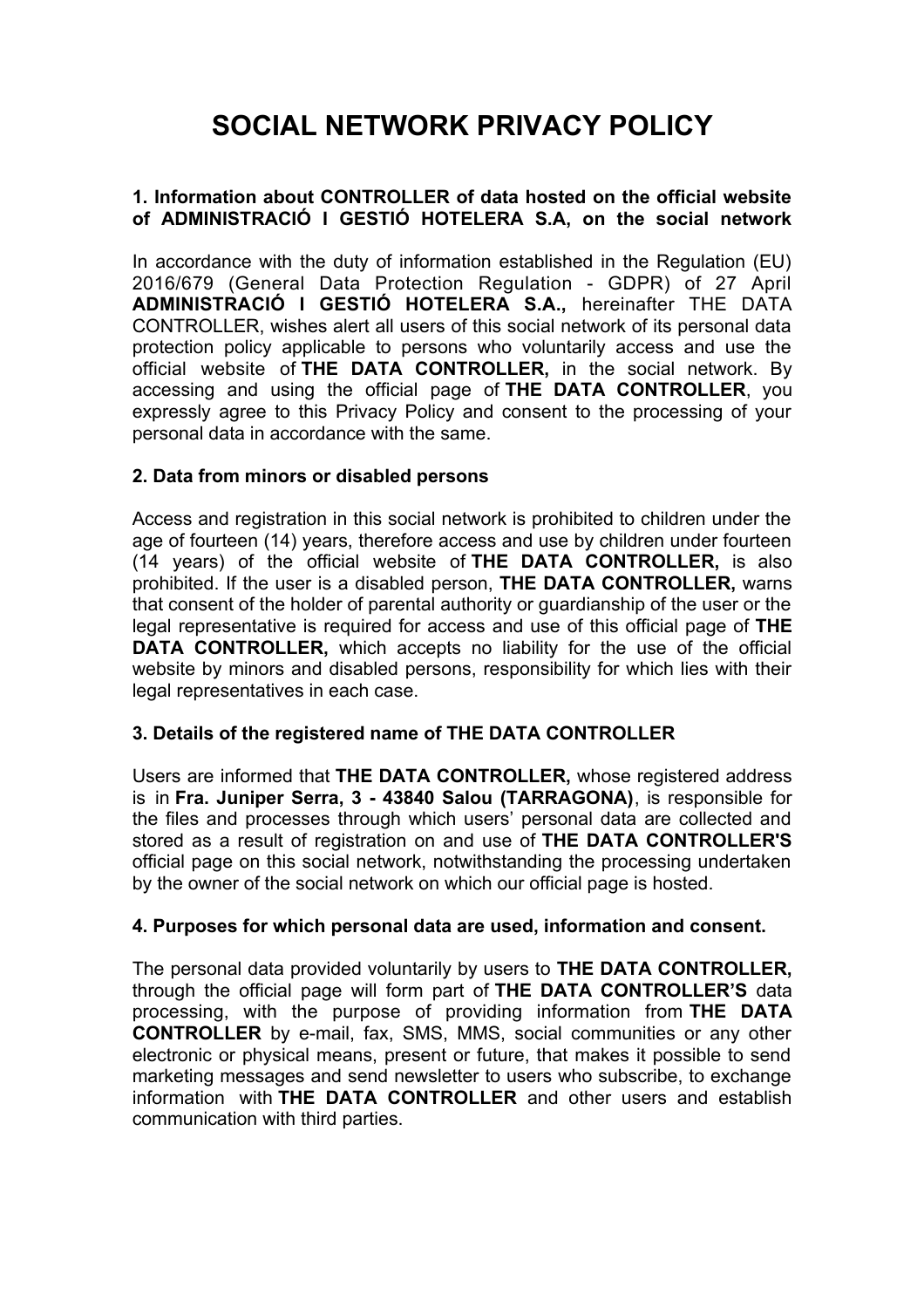By using this official page you give your voluntary, unequivocal, specific, informed and express consent for the processing of your personal data to **THE DATA CONTROLLER** to correctly provide these services in accordance with this policy.

You use of the **DATA CONTROLLER'S** official page on this social network is voluntary, so if you do not agree to the processing of your data for such purposes, you should not use it or provide your personal data.

Through this official page, **THE DATA CONTROLLER,** the user can share text, photos, videos and other information and/or contents that will be subject to both this policy and to the Rules and Conditions of this Platform. Users are responsible for ensuring that content they post complies with the law in force, with this policy and the Rules of the Platform.

You may only publish your own personal data, photographs and information or other contents which belongs to you or for which you have obtained the consent of the interested parties on this official page of **THE DATA CONTROLLER**.

**THE DATA CONTROLLER** is entitled delete from the present official website unilaterally and without prior notification or authorisation from the user- any content you publish that infringes or violates the law, the standards of this policy or the Rules of the Platform.

# **5. Identification of the recipients to which THE DATA CONTROLLER intends to transfer or disclose the data**

Users are alerted that all information and contents published on the **DATA CONTROLLER's** official page is visible to other users of the official page and the social network platform. As a result, all information and contents published by the user on the **DATA CONTROLLER**'s official page on this social network will be communicated to the other users due to the nature of the service.

**THE DATA CONTROLLER** only intends to transfer or communicate data which under the applicable law is requested by judges, courts, public administrations and competent authorities of an administrative nature.

#### **6. Other third-party service providers**

**THE DATA CONTROLLER** hereby warns users that this entity is solely responsible and guarantees the confidentiality, security and processing of the data in accordance with this policy, in respect of personal data that it collects from the user of this official page in this social network, and that it accepts no liability for processing and subsequent use of personal data undertaken by the owner or the social network or by third party service providers of the information society that access the data to provide their services or to exercise their activity, third parties that establish hyperlinks to the social network, or those whose